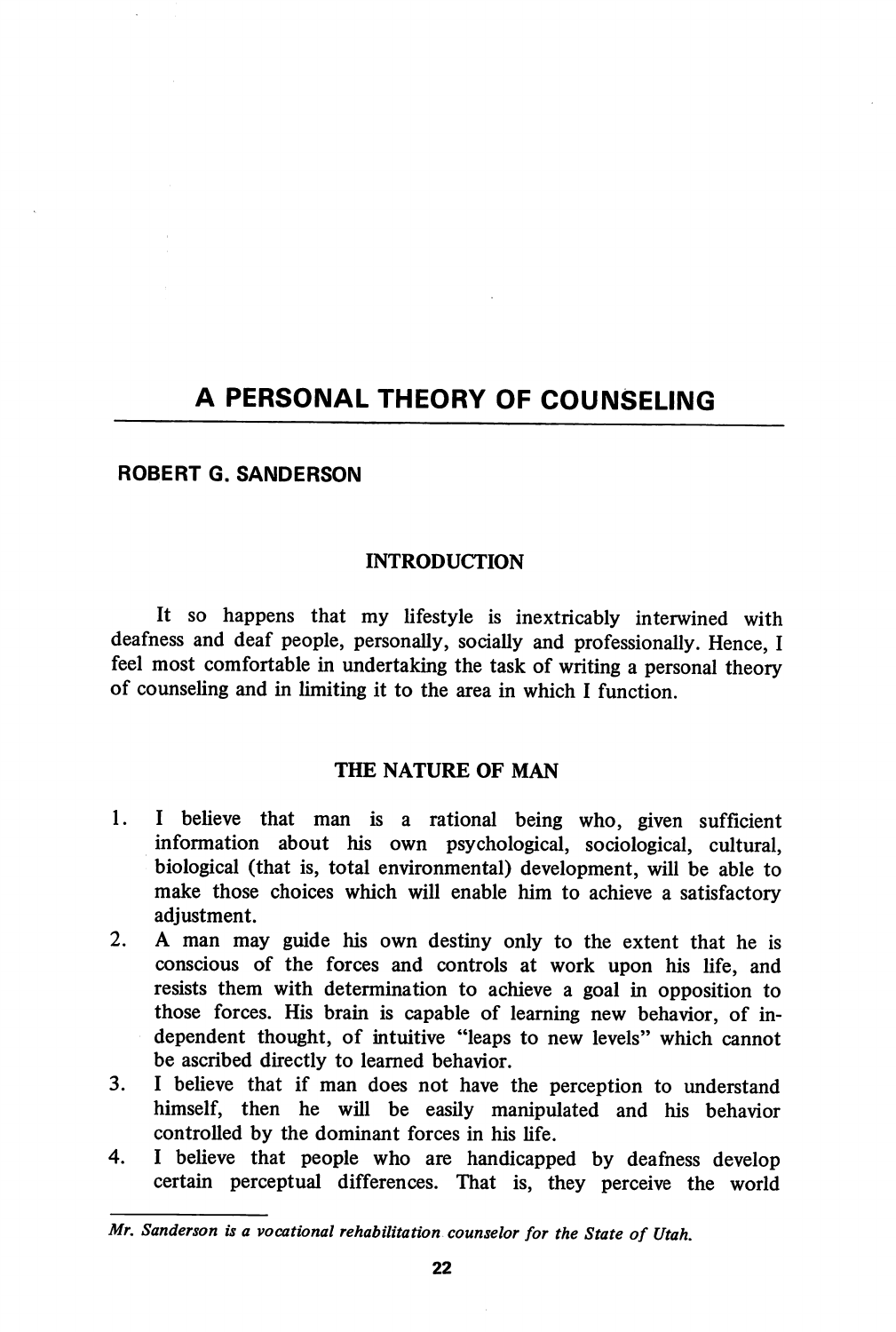somewhat differently than the person who has normal hearing. Sound gives meaning to events that influence development of the organism, i.e., the stimulus-response chain is interrupted and behavior is thereby affected.

- 5. Man as handicapped by deafness has the same psychological needs as the normally hearing person: Love, esteem, acceptance, social contact—indeed, the same hierarchy of needs as defined by Maslow.
- 6. Man is a social being. His healthy adjustment to his particular environment will be directly proportional to his meaningful and satisfying contacts with other people.

## HUMAN GROWTH AND DEVELOPMENT

- 1. Behavior is learned. The earliest behavior arises from the satisfaction or frustration of biological (physical) needs, such as for survival. For example, a newborn baby responds to environmental change (warmth, cold, noise) with a startle response, or cries, either of which may be natural (unlearned) organismic behavior, but the stimulus-response behavior pattern is quickly established by the reinforcement received (the noise stops, or the wet diaper is changed). In other words, in accepting behavior that is biologically based, I feel that all subsequent behavior is learned.
- 2. Heredity is chiefly a biological-genetic function; the traits that may affect behavior would be only those which limit the organism or confer special qualities. For example, the tendency to mental retardation may run in a family; there may be genetic deafness; or a family may be blessed with a long "line" of physically beautiful persons (sometimes the result of selective human breeding). Those qualities may affect the ability of the person to learn appropriate behavior.
- 3. Normal behavior—or what we can call normal behavior in our particular culture—develops in an environment that is controlled. The physical-biological needs of the developing person are carefully controlled so that the necessities of survival are omnipresent—food, warmth, shelter, love, acceptance, protection from threat or danger, and *constant communication*. I am personally dismayed that so many theorists seem to overlook the vitality of the mechanics of communi cation; they seem to assume that it is present, and give it attention only when it breaks down in the counseling interview.
	- a. Normal development in a deaf person takes a different slant. There is now evidence to indicate that the deaf child of deaf parents (and who thus has adequate communicative skills as a result of constant usage of visual modes-sign language and the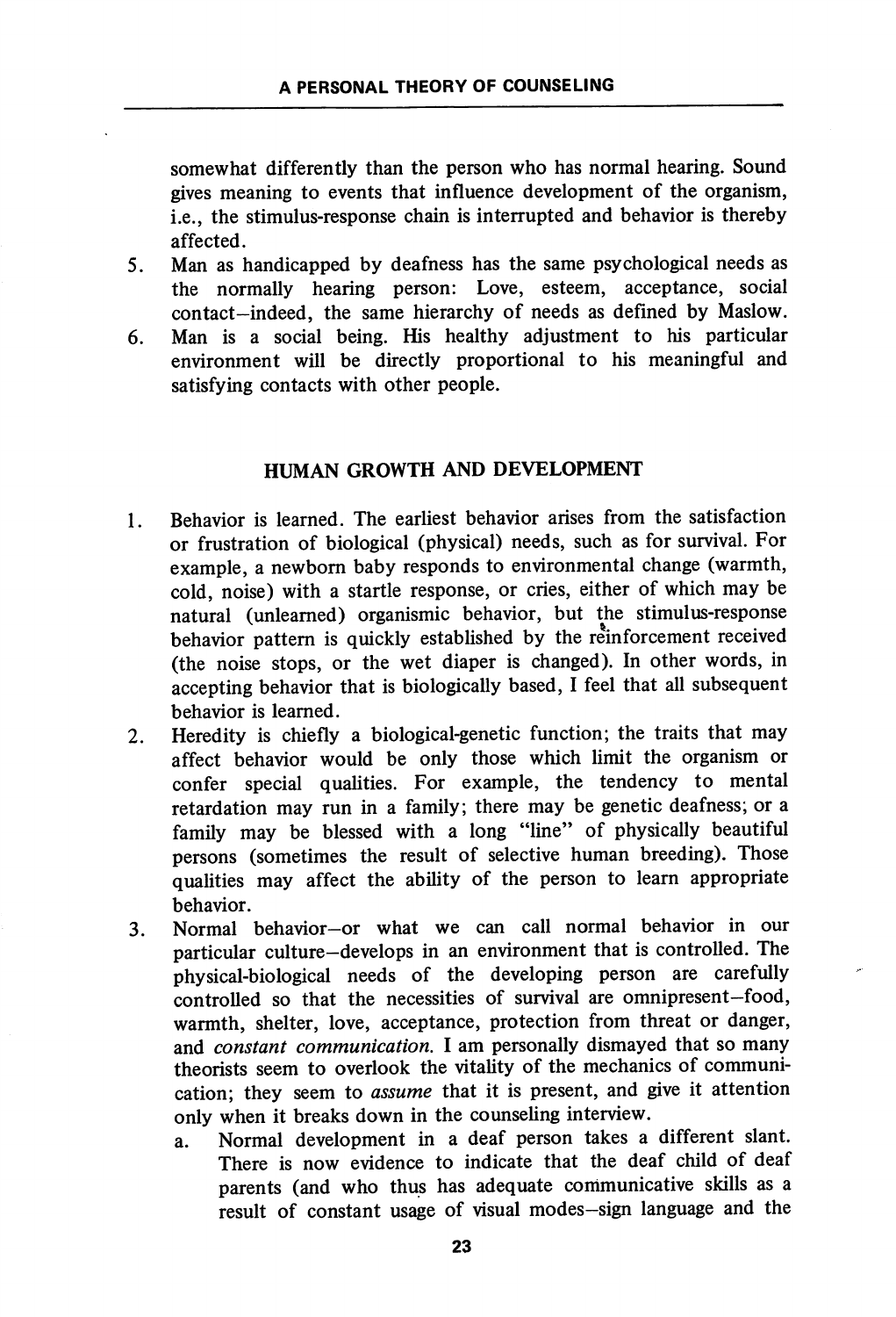manual alphabet, pantomime, and body language) develops better adjustment and better achievement than the deaf child of hearing parents who lack this basic communication.

b. Abnormal development or behavior in a deaf child is frequently if not always learned as a result of the frustration arising from the breakdown of meaningful communication with the parentsexcepting, of course, pathological conditions with organic bases, such as brain dysfunction. As a practicing counselor, I meet many instances of behavioral problems in my clients which can be traced directly to parental ignorance of the need for clear, meaningful, adequate and visual communication; and these problems are, with rare exceptions, the deaf-child/hearing-parent relationships, not those of the deaf-child/deaf-parent. This is confirmed by psychiatrists with whom I have worked at the University of Utah Medical School, and by other psychiatrists in clinics in various parts of the country.

Abnormal behavior that arises in the parent-child relationship carries over into school, where teachers, supervisors and administrators who may be of one particular philosophy enforce it to extremes, continuing the vicious circle of stimulus/response/reinforcement.

While it is dangerous to generalize, and while I realize that I am more or less the product of my own experiences, education and training, I feel that the most powerful influence in the shaping of behavior, whether normal or abnormal, is that of the parents and their particular culture or lifestyle. Subsequent environmental influences will, of course, affect behavior, but the previously established behavior patterns affect percep tions, which guide one's actions.

## THE GOALS OF THERAPY

In presenting my personal goals of therapy, I must agree with other rehabilitation counselors in general in their perception of their roles, but differ in specific ways because of the peculiar nature of counseling deaf people.

Therapists capable of working with deaf persons are rare; in all of the United States there are perhaps ten or twelve psychiatrists and psychol ogists who are sufficiently skilled in the American Sign Language to understand and be understood by deaf people. Thus, with no professional help available, the rehabilitation counselor with the special deaf caseload is called upon to do "everything." A redeeming feature is that the special caseloads are permitted to be smaller since deaf people take longer to rehabilitate, longer to talk with, longer to find, and require more travel by the counselor since most do not have telephones.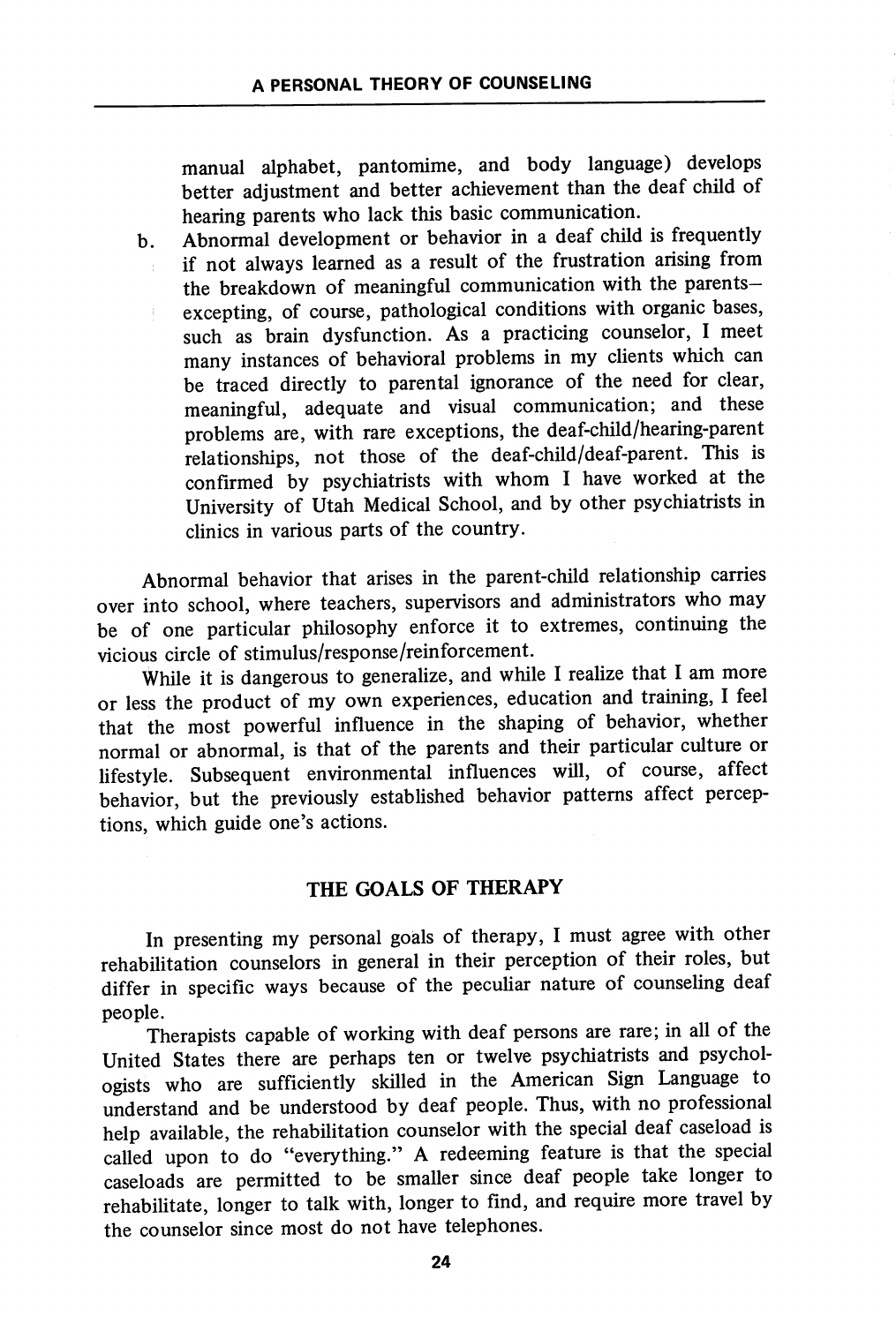With this background, I make the following distinctions:

Goals of therapy apply to those in need of such therapy, and not just to any client who appears before the counselor.

Goals of rehabilitation may include therapy, but in general are aimed at vocational objectives; i.e., there is a difference between vocational rehabilitation and behavioral rehabilitation or change.

This particular section will deal only with the goals of therapy, and not with those of rehabilitation, although there may be some unavoidable overlapping.

- 1. Because deaf people usually present a severely limited experiential perception of life (especially those youths fresh from school, or from an institution) I believe in actively helping an individual determine what his own goals will be. My goal will be to help him develop a realistic and attainable goal. I will help him set his goals high enough to be an interesting challenge, but not so high that he will become discouraged and fail. Thus, if he wishes to change from a spoiled brat (and if he knows he is a spoiled brat) to a paragon of virtue, I will stress the reality of the here and now, where there are few paragons but many people who are reasonable facsimiles, and help him understand the influences that shaped his behavior, and behavior that would be more mature and appropriate for his particular lifestyle. If he sets a goal that I believe is unrealistic, I will tell him so and why I feel that way, but do so in a non-threatening and noncritical way... but I will also make it plain to him that those are  $my$ feelings, and not necessarily his, and he does not have to give in to me.
- 2. On the other hand; if the client happens to be a highly intelligent and literate deaf person whose education and experience are such that he can grasp concepts and abstractions, then my goal again would be to assist him in setting his own goal of therapy but I would not be strongly directive. Rather, I would attempt to make conditions conducive for development of understanding between us; non-threatening, warm, friendly, and accepting with the basic idea being Rogerian in approach to unconditional positive regard. I would attempt to develop an understanding of the individual's lifestyle, so that I could assist him in bringing his experience and perceptions into congruence. In short, help him face reality through his experience, and trust his experience and inner organismic reactions instead of inappropriate learned behavior.

Hence, my chief goal will be to assist each individual to learn to function within his particular culture or environment in a manner that is acceptable to those with whom he must work and socialize.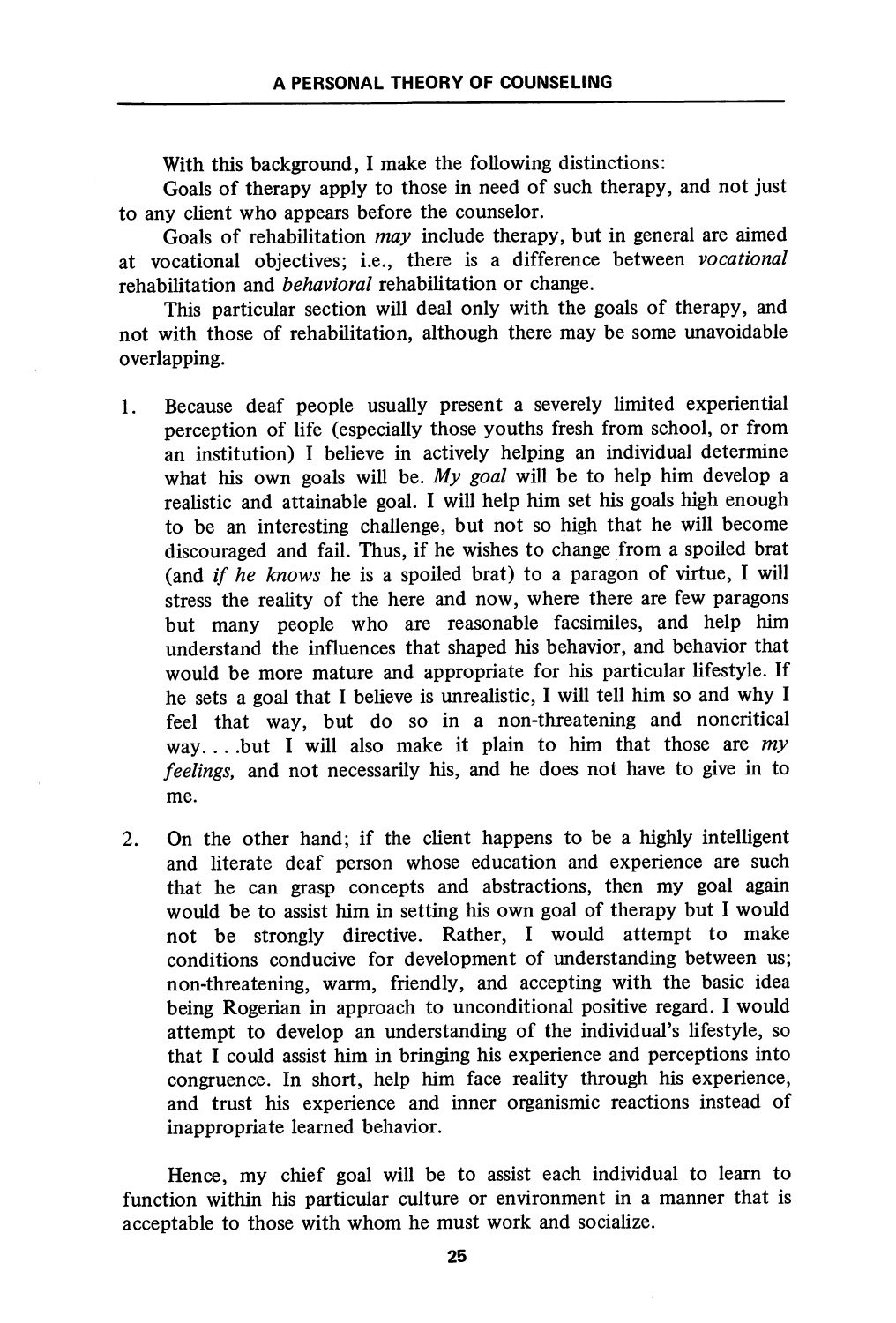#### CHARACTERISTICS OF THE CLIENT

Deaf clients bring a widely varying assortment of social, psycho logical, physical and educational problems into the counseling situation. It is impossible to categorize behavioral expectations of them. In general, however, I would expect them to realize that they are in therapy for a particular reason-they need it or they would not be there-whether voluntarily or involuntarily. Most would be cooperative; however, those who demonstrate paranoia and schizophrenia of long-standing, or of developing status, are unpredictable. Deafness complicates their percep tions, and all too often leads to transference of their fixations to the counselor, putting just about an impossible burden on him in terms of the time he has available for the therapeutic relationship.

Some clients will be incredibly naive, ridiculously easy to influence or manipulate, wide open to suggestion-thereby putting the counselor in the position, occasionally, of playing God. If play God I must, then I try to do so with maximum restraint and understanding.

## CHARACTERISTICS OF THE COUNSELOR

In dealing with deafness, I believe strongly that the counselor should have a deaf parent, preferably both parents being deaf. Only thus can he develop a deep imderstanding of the impact of deafness on the psychology, personality, and lifestyle of the deaf person. This is, of course, an idea; there are many such persons (I have three of them working with me!) but not all agencies are so fortunate. Another ideal person will be deaf himself; he will bring to the counseling situation unique understanding.

Educational considerations should be that at least the counselor should have a bachelor's degree in psychology, sociology, or the liberal arts. Advanced work in psychology is a requisite if one is to engage in psychotherapy—particularly if one is to work within agencies where stress is upon degrees—with deaf people. (Note: The attorney general of Utah recently ruled that only a psychiatrist may practice psychotherapy in Utah.) A counselor who possesses a master's degree may have adequate skill for the helping professions, and indeed may learn by practical experience over a period of time what doctoral students take intensive study to leam. But as a practical matter, the counselor who possesses the doctorate will achieve status and prestige (skill, of course, is to be hoped for!) and possibly the confidence of the client.

The counselor with deaf people will find that the various approaches to counseling put too much stress upon "intelligent" clients, assuming they have the normal language development of hearing people. Yet deaf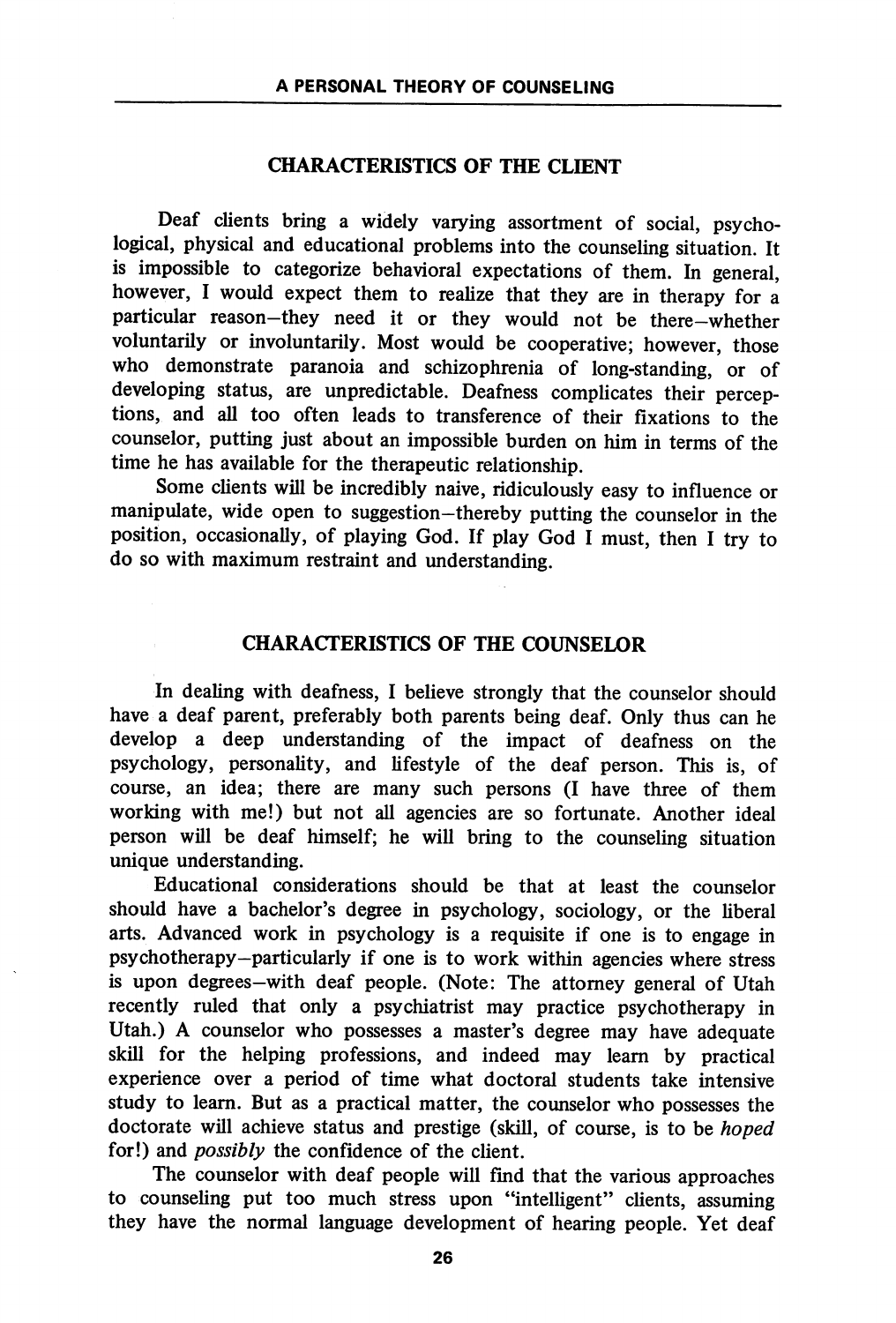people as a whole have such a low reading achievement that we get into serious difficulty with cognitive approaches. It is my feeling that the directive approaches may be somewhat more effective with the low-verbal deaf person, and the nondirective (Rogerian) better with the more literate class of clients.

I would expect a counselor to be open and friendly, and accepting of deaf people regardless of their other handicaps. An aggressive person would be a poor counselor with deaf people, since they are acutely sensitive to attitudes (deaf people with low verbal functioning skills frequently are quite resentful of "college educated" persons who demon strate by attitude or manner their "superiority.").

## THERAPEUTIC METHODS

- 1. The therapist must agree to see the client regularly, and the client to attend regularly.
- 2. The therapist will take a detailed history from the client (and from other sources if available) and be alert to strong behavior-shaping influences.
- 3. The client must accept and cooperate in the process.
- 4. There must develop between the counselor and the client a mutual respect, trust and openness.
- 5. The counselor must accept and expect some aggression on the part of the client as he touches upon sensitive feelings, but must never react in such a way as to degrade or demean the client.
- 6. As the client develops deeper trust, the counselor may lead him toward here and now (reality) experience and show him how his perceptions of reality have been distorted by learned behavior of inappropriate nature. At this point the client must be genuinely open to his experience, with his defenses down, and the counselor must know of this readiness.
- 7. As readiness is ascertained, the counselor may help the client determine what behavior will be more suited to his lifestyle, help him set up a concrete goal or a particular behavior to be practiced (for example, he will say good morning to his co-workers, something that he has never said before, and observe their responses).
- 8. The counselor will ask for definite evidence that new behavior patterns are being established; the client must deliver evidence (which can be written memos of particular behavior and times when it took place). As a further check, the counselor might quietly inquire of the supervisor, or of a co-worker, if there has been a change in behavior, as a confirmation of readiness to "close" a case.